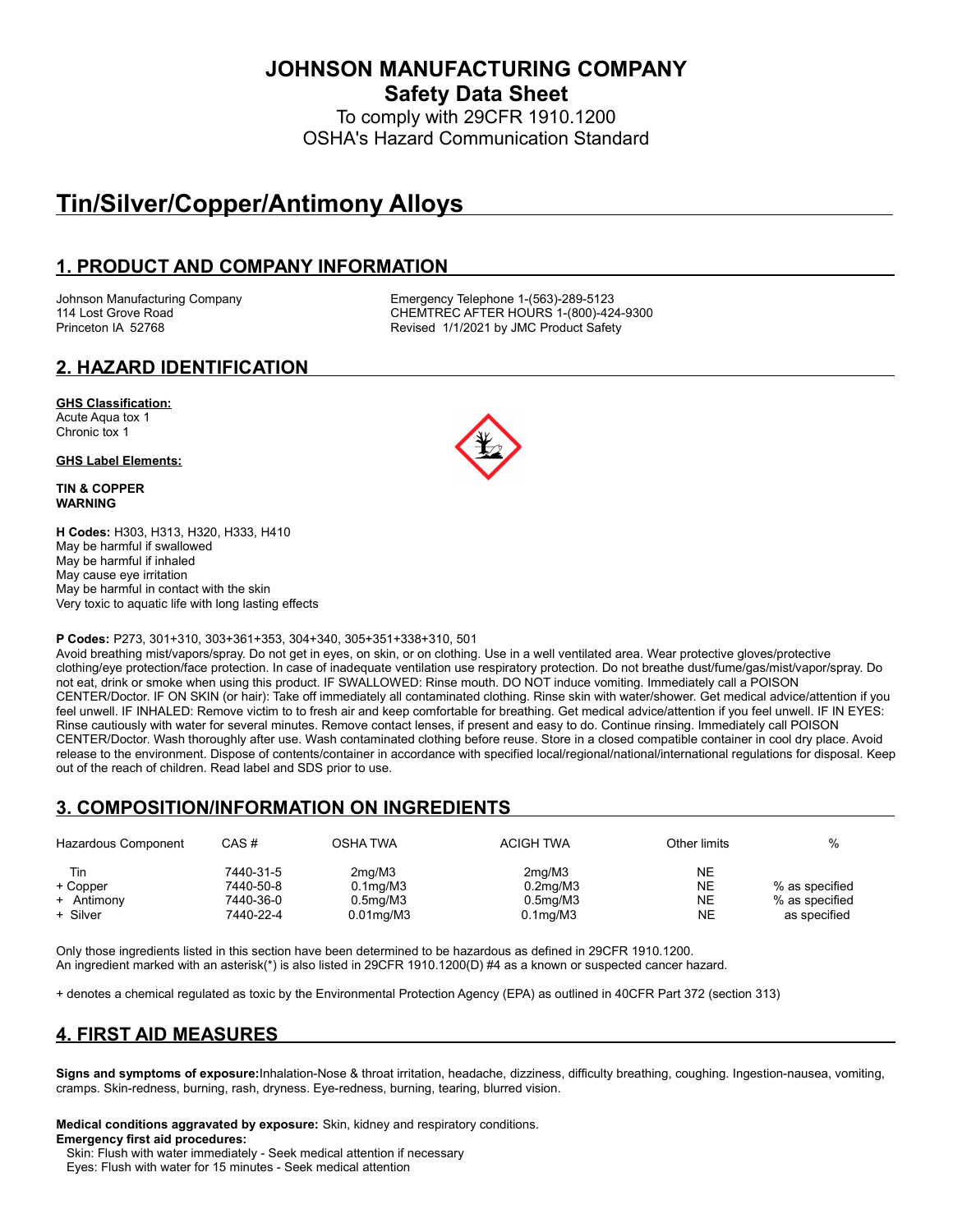Ingestion: DO NOT induce vomiting, drink large amounts of water - seek medical attention. Never give anything by mouth to an unconscious person Inhalation: Remove to fresh air. Support respiration if required - Seek medical attention

### **5. FIREFIGHTING MEASURES**

**Extinguishing media**: dry chemical.

**Special fire fighting procedures**: use self sustaining respiratory suit. **Unusual Fire and Explosion Hazards**: High concentrations of dust may be explosive above 1100 F. May release metal and metal oxide fumes.

# **6. ACCIDENTAL RELEASE MEASURES**

**Methods and materials**: Flush into chemical sewer or sweep up with a suitable absorbent. Wear adequate protection as described in section 8. **Environmental Precautions:** Avoid release to the environment. Collect spillage.

# **7. HANDLING & STORAGE**

Wash thoroughly after use. Wash contaminated clothing before reuse. Store in a closed corrosive resistant container, with corrosive resistant liner, in cool dry place. Keep out of the reach of children. Read label and SDS prior to use.

# **8. EXPOSURE CONTROLS/PERSONAL PROTECTION**

**Occupational Exposure Limit Values:** See section 3. Respiratory Protection (type): HEPA mask required for fumes above TWA. Ventilation: Local Exhaust preferred Special: NE Mechanical: OK Other: NE Protective Gloves: plastic or rubber Eye Protection: Goggles or face shield Other Protective Clothing or Equipment: as required to avoid contact. Work/Hygienic Practices: Wash after use. Follow good industrial hygienic practices.

### **9. PHYSICAL AND CHEMICAL PROPERTIES**

Boiling Point: 4120 F<br>
Vapor Pressure (mm Hq): NE Melting Point: 450 F Vapor Pressure (mm Hg): NE Vapor Density: NE <br>
Solubility in water: nil <br>
pH: NE<br>
pH: NE Solubility in water: nil Flash Point: NE (TOC) Flammable Limits: lel: NE uel: NE Appearance and odor: Silver/Gray solid, odorless.

### **10. STABILITY AND REACTIVITY**

**Stability** : STABLE Conditions to avoid : none

**Incompatibility (materials to avoid)**: strong bases & acids, oxidizers, sulfides, halogens. **Hazardous Decomposition or Byproducts (incomplete combustion)**: High concentrations of dust may be explosive above 1100 F. May release metal and metal oxide fumes.

**Hazardous Polymerization**: WILL NOT OCCUR Conditions to avoid: none

### **11. TOXICOLOGICAL INFORMATION**

**Routes of entry: Inhalation: yes Skin: no Ingestion: yes** 

**Health Hazards (acute and chronic):** Contact with fumes, dust and material may cause skin, eye and respiratory tract irritation. Ingestion may cause digestive tract irritation. Gross or repeated inhalation may result in "metal fume fever", symptoms of which may not manifest for several hours after exposure. Chronic exposure via inhalation may result in benign pneumoconiosis, other respiratory tract effects. Chronic inhalation and ingestion may result in kidney effects. Studies show that potential health risks vary by individual. Always minimize exposure as a precaution.

**Carcinogenicity:** not determined NPT? no IARC Monographs? no

### **12. ECOLOGICAL INFORMATION**

**Toxicity: NE**<br> **Bio-accumulative Potential: NE**<br> **Robility in Soil: NE**<br> **Mobility in Soil: NE Bio-accumulative Potential: NE PBT & vPvB Assessment:** NE **Other Adverse Effects:** NE